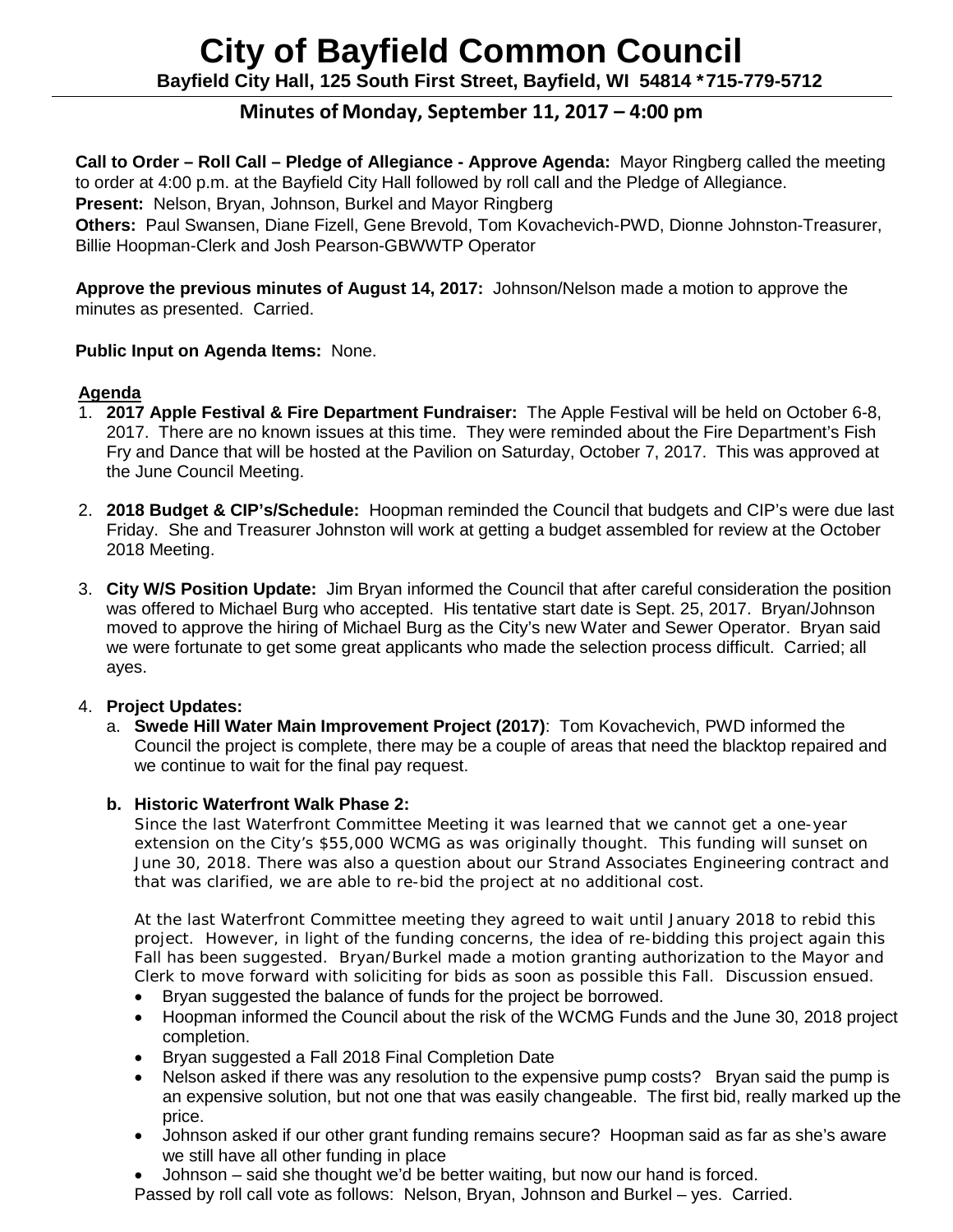- c. **Old Jail – Partnership between the City and BHA:** The City has requested a written statement of the proposed use and is waiting for that information so it can be included in the lease.
- d. **Comprehensive Plan Update**: The Council was informed that a Progress Report would soon be mailed to all City Taxpayers. The letter tells them we've looked at things, and have agreed there's still a great deal of work to do. Additionally, this project is on-going and there will be an opportunity for public participation going forward.
- e. **Clean Water Energy Utility Challenge:** The Council was provided a copy of the July 2017 Emissions Report. The good news is the wells have reduced their electricity–generated emissions by about 37%! The challenge runs until next Spring. Good job Josh!
- f. **Sol-smart Designation: PZD-1 Zoning Review:** A revised PZD-1 Zoning Review was provided to the Council (all of the previously proposed considerations were removed). Hoopman explained the goal of the program would be to create a simplified process for solar applications for small projects; like flush roof top mounting solar panels. This simplified project application would not be available for larger projects, or ground mounted solar requests. The goal of the City would be to try and retain as much control as possible; noting we have such little control now. Burkel/Johnson moved to approve signing the revised PZD-1 as presented. Hoopman has asked the program officials for assistance in adding language that allows for some review based on Historic Preservation Guidelines. It appears both Madison and Milwaukee have some language to this effect. Carried.
- **g. Green Tier - Legacy Community Alliance for Health Project (LCAH)-Sept. 25 Mtg. (Bayfield)** The Council was reminded again about the Green Tier Meeting that will be held at the Bayfield Heritage Association building on September 25, 2017. All Councilors are invited, please RSVP with Sarah. The agenda includes information on a community's response to flood incidents. Bob Nelson will be around to discuss the City's 1942 flood. The meeting generally runs from about 9am -3 pm.

# 5. **Mayor's Report(s):**

The Mayor told the Council he is still trying to reactivate the Tree Board. We have not found anyone to take over for Art Ode, as the City's Forester. The Mayor asked the Council what they thought about the idea of making the Tree Board a Green/Sustainable Committee. He said we don't have a committee who is working on the City's green initiatives.

- Hoopman suggested the City's needs a written policy statement about our Community's green and healthy initiatives that could be filtered to all committee members who daily are making decisions about this community. What does it mean? Are decisions financially based? Environmentally?
- Johnston reminded the Council that to remain a Tree City USA Community we have certain guidelines we must follow; like monthly meetings, budget requirements, etc.

The Mayor asked the Council to provide names of people who might be interested in serving on either the Tree Board or on a Green Team Committee.

#### **Reports from Committees, Commission & Boards:**

**Architectural Review Board:** Minutes of July 24 and August 28, 2017

**Courthouse:** Minutes of August 28, 2017

**Finance:** Minutes of August 14, 2017 **Harbor:** Minutes of September 6, 2017

**Library**: Minutes of July 19, 2017

**Parks and Rec**.: Minutes of August 24, 2017

**Pavilion:** Minutes of August 28, 2017

**Planning:** Minutes of August 29, 2017

**Police Department**: August 2017 Report

Bryan/Johnson moved to place the above minutes/reports on file. Discussion.

- Bryan asked if Milkweed was still considered an invasive species? City will check City Ordinance.
- Nelson asked about Harbor's discussion about stay and pay at the City Dock? Sounds good, but would it really be monitored? Please be caution of the ramifications of making this policy. Check DNR regulations and be mindful of safe harbor regulations too. Bryan said the Harbor Commission will also be looking at large hull boat fees as we are losing rental space on the City Dock each year.

Carried.